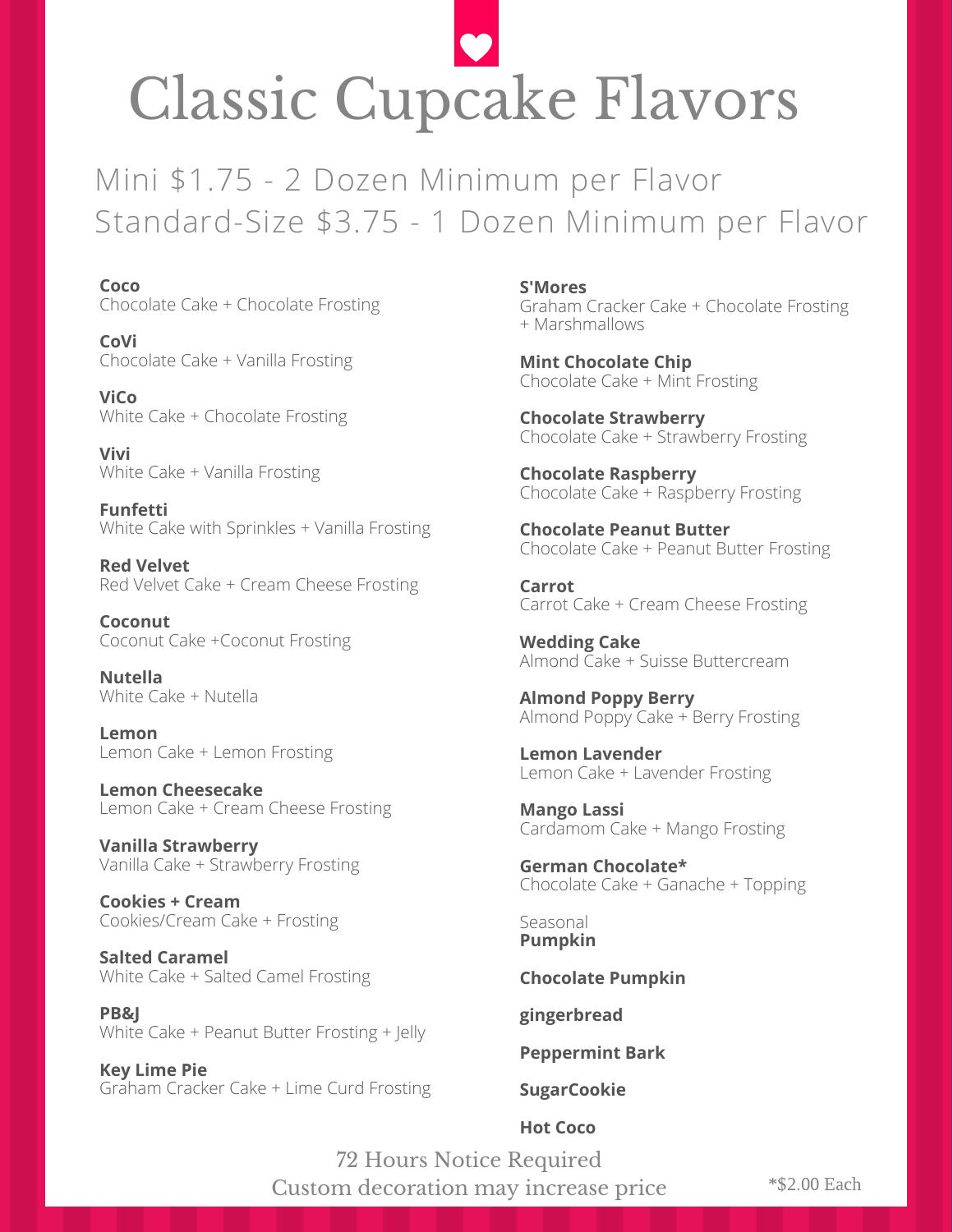## Infused Cupcake Flavors

Mini \$1.75 - 2 Dozen Minimum per Flavor Standard-Size \$3.75 - 1 Dozen Minimum per Flavor

**Champagne Strawberry** Champagne Cake + Strawberry Frosting

**Champagne St. Germain** Champagne Cake + St. Germain Frosting

**Mango Mimosa** Champagne Cake + Mango Frosting

**Champagne Pomegranate** Champagne Cake + PAMA Frosting

**Peach Bellini** Champagne Cake + Peach Frosting

**Bailey's** White Cake + Bailey's Frosting

**PBR** White Cake + PBR Frosting

**Blue Moon** White Cake + Blue Moon Frosting + Orange

**Silver Bullet** White Cake + Coors Light Frosting

**Guinness** Chocolate Cake + Chocolate Frosting

**Limoncello** Lemon Cake + Limoncello Frosting

**Margarita** Lime Cake + Triple-sec Tequila Frosting +Salt

**Moscow Mule** Lime Cake + Ginger Liqueur Frosting

**Arnold Palmer** Lemon Cake + Sweet Tea Vodka Frosting

**Cosmo** Citrus Cake + Citrus Vodka with Grenadine

**Hot toddy** Cinnamon Cake + Honey Whiskey Frosting + Lemon

**Hot toddy** Cinnamon Cake + Honey Whiskey Frosting + Lemon

**Chocolate Bourbon** Chocolate Cake + Bourbon Frosting

**Kahlùa** Chocolate Cake + Kahlùa Frosting

**Godiva** Chocolate Cake + Godiva Liqueur

**Irish Coffee** Coffee Cake + Whiskey Frosting

**Amaretto** Almond Cake + Amaretto Frosting

**Piña Colada** Pineapple Cake + Coconut Rum Frosting

**Mint Julep** Mint Cake + Whiskey Frosting

**Mojito** Lime Cake + Mint Rum Frosting

Whiskey Caramel Apple Apple Cake + Whiskey Caramel Frosting

**Fireball** White Cake + Fireball Whiskey Frosting

**Aperol Spritz** Champagne Cake + Aperol Frosting

**Tiramisu\*** White Cake + Rum Chocolate Glaze + Mascarpone Frosting

**Irish Car Bomb\*** Guinness Cake + Whiskey Chocolate + Bailey's

**Red Wine Pairing\*** White Cake, Black Pepper, Strawberry, Blue Cheese

**White Wine Pairing\*** Peach Cake, Goat Cheese Frosting, Fresh Basil

72 Hours Notice Required Custom decoration may increase price

\*\$2.00 Each